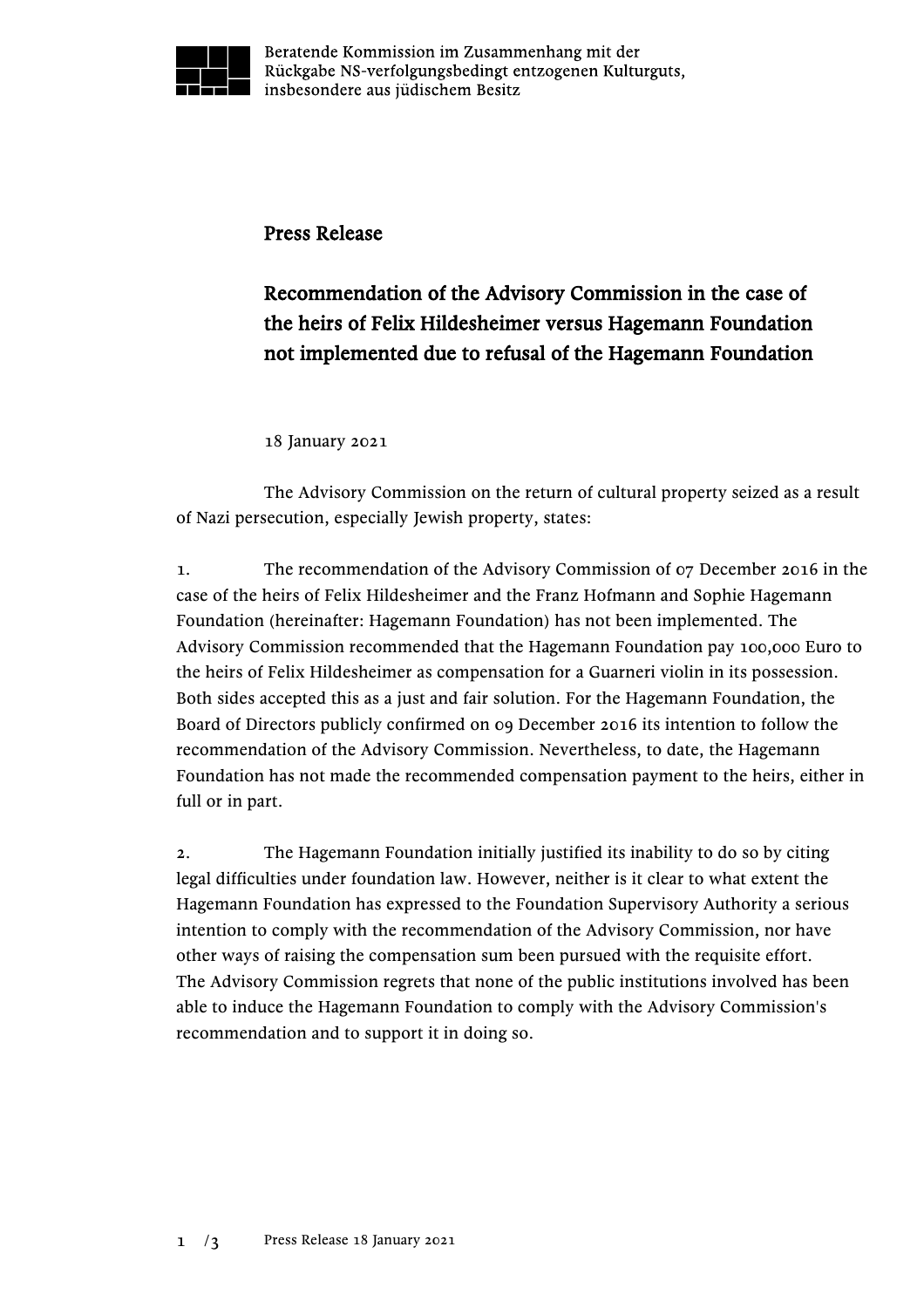

Beratende Kommission NS-Raubgut

3. In response to the request of the Advisory Commission to explain its further course of action, the Hagemann Foundation has now referred to new research results which would prove that Felix Hildesheimer was not forced to sell his business as early as 1937 – as still assumed in 2016 – but only on 11 January 1939. The Hagemann Foundation therefore feels justified in abandoning any efforts to implement the recommendation. In doing so, not only does it contradict the applicable principles for the restitution of property looted by the National Socialists as laid down in the Washington Principles and the Guidelines, but it also ignores the established standard of knowledge about living conditions in National Socialist Germany, especially after 09 November 1938.

4. For four years now, the community of heirs, whose German ancestors were subjected to severe persecution under National Socialism, has been given the impression that a political lack of will and bureaucratic hurdles stood in the way of reparation for historical injustice in Germany. The Advisory Commission considers it particularly inappropriate that the Hagemann Foundation continues to claim that its handling of the matter makes the violin an "instrument of reconciliation".

## Appendix

The Advisory Commission's recommendation of 07 December 2016 was based on the following considerations:

Sophie Hagemann acquired a Guarneri violin in 1974, now owned by the Hagemann Foundation. In the course of a planned restoration, the Hagemann Foundation began to investigate the provenance of the instrument. This revealed that the Speyer music dealer Felix Hildesheimer had acquired the violin on 24 January 1938. As a Jew, Felix Hildesheimer was persecuted individually and collectively. After he was forced to sell his home and music store, Felix Hildesheimer committed suicide on 01 August 1939. His two daughters had previously managed to emigrate to Australia and the United States respectively. His widow was deported to Gurs on 26 October 1940, and was able to escape to the USA via Marseille on 10 November 1941.